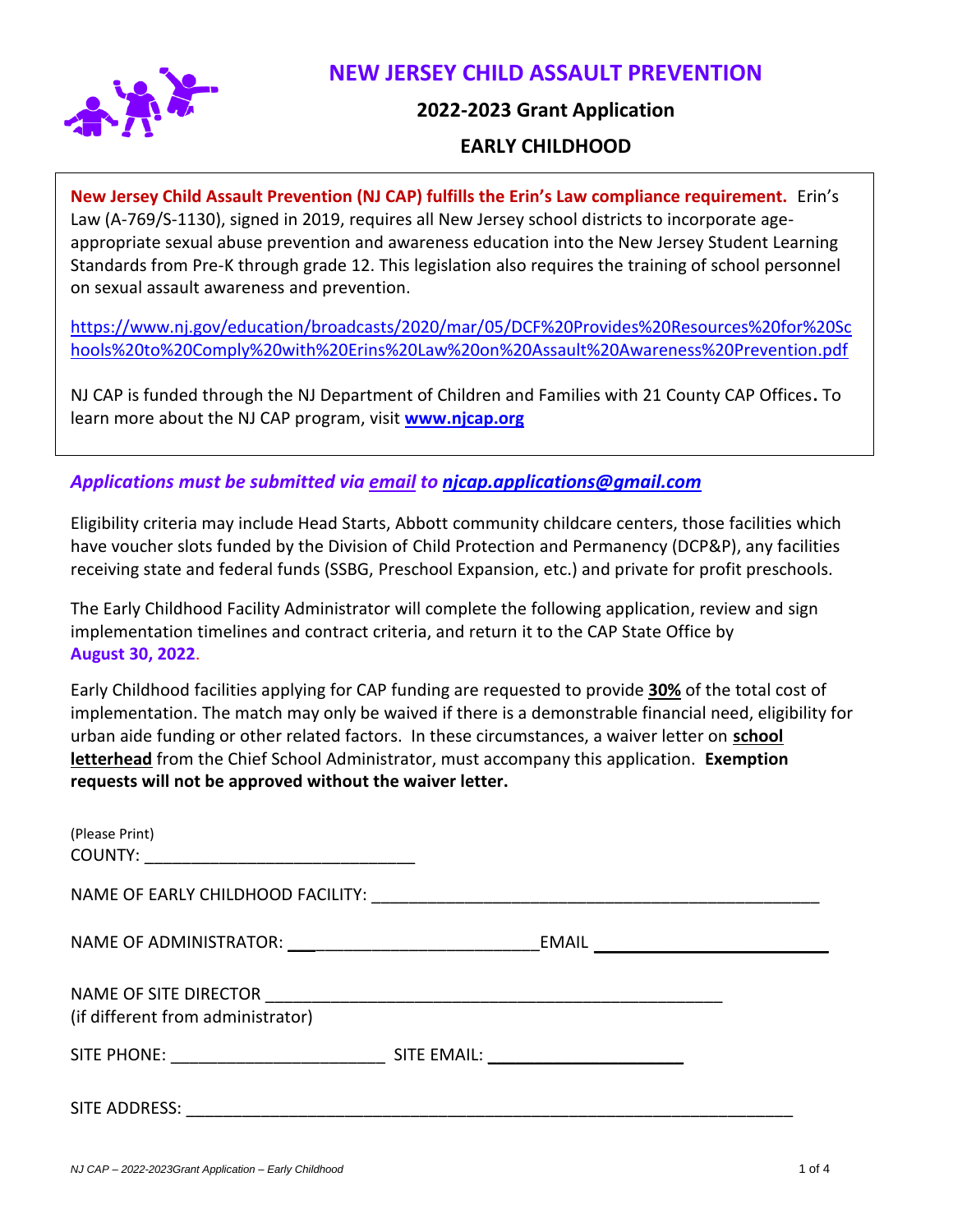This Early Childhood application is for Pre-K and Kindergarten and is developmentally appropriate for 3½ -5 year olds. (*see pg.3 for specific information about each program/workshop*)

#### **PLEASE COMPLETE FUNDING REQUEST:**

The following should be completed in collaboration with the CAP County Coordinator. The CAP program requires a **staff in-service** for teachers who have not had CAP training in the last three years. The in-service date should be reserved in advance. A **parent workshop** is required for each school.

Funding may not be authorized to districts who cannot guarantee in-service dates.

| Please indicate a tentative in-service date                              |        |
|--------------------------------------------------------------------------|--------|
| # of Preschool Workshops x \$181.00<br>(a max. of 15 children per class) | $=$ \$ |
| # of Kindergarten Workshops x \$169.00                                   | $=$ \$ |
| # of Staff Workshops x \$168.00                                          | $=$ \$ |
| # of Parent Workshops x \$168.00                                         | $=$ S  |
| <b>TOTAL COST OF IMPLEMENTATION</b>                                      | $=$ \$ |
| Facility contribution - 30% minimum                                      | $=$ \$ |
| <b>State CAP funding</b>                                                 |        |

If the application is not approved for CAP funding, the Early Childhood Facility may still implement the CAP program using other funding sources.

### **PLEASE COMPLETE THE FOLLOWING**:

#### 1. **Type of Facility:**

**\_\_\_\_** Head Start

**\_\_\_\_** Child Care Center (full time)

**Letter School Age Child Care Program** 

#### 2. **Funding Source:**

Private Profit \_\_\_\_\_ Private Non-Profit \_\_\_\_ SSBG \_\_\_\_ DCPP \_\_\_\_ Abbott Schools \_\_\_\_

#### 3. **Statement of Need:**

Describe why your facility needs the CAP program and the supplemental funding to implement the program.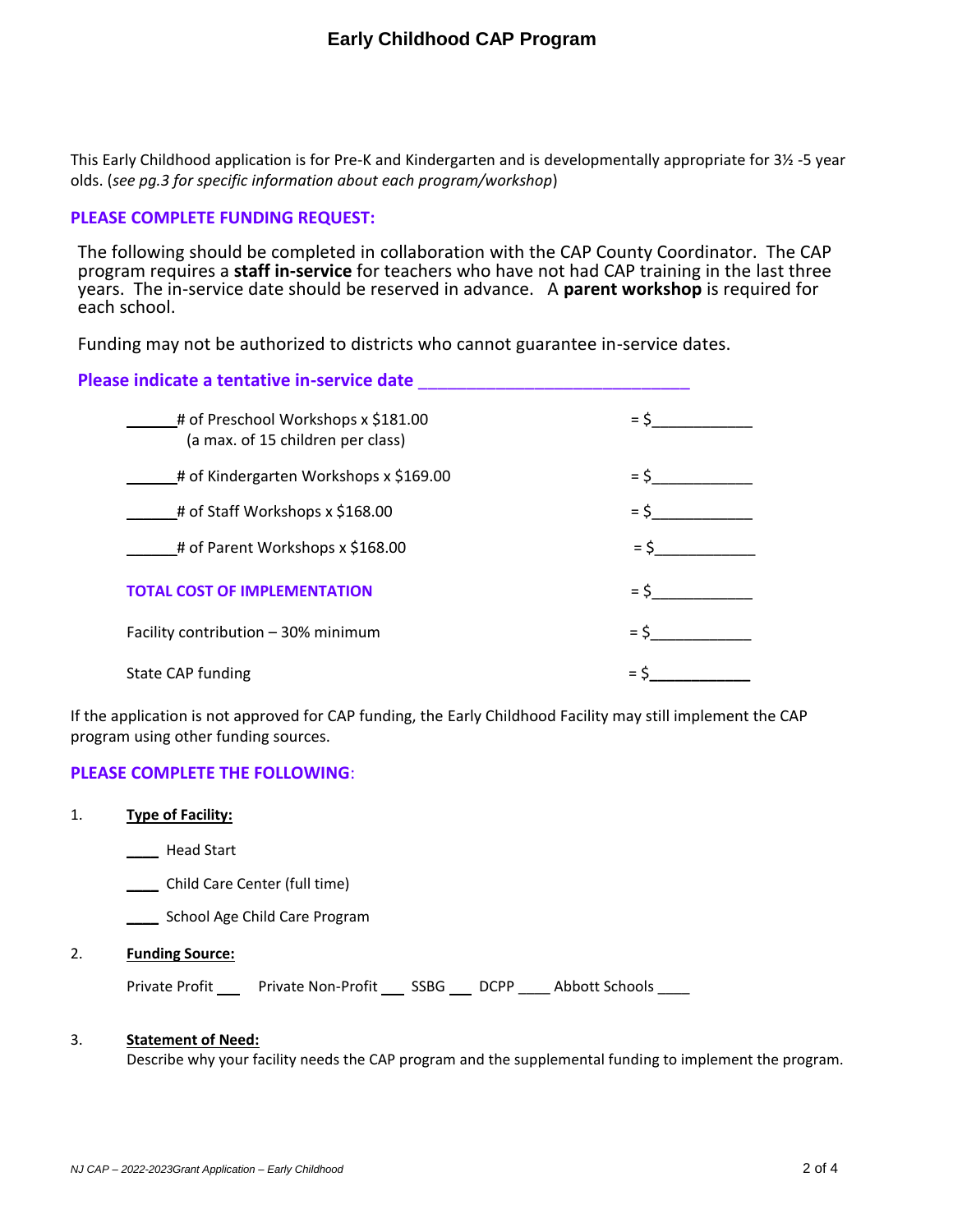### 4. **Statement of Support:**

Describe how your facility will advertise the CAP program and how the staff, parents and community will be involved.

### **CONTRACT CRITERIA**

The facility applying for the Early Childhood CAP Program will meet the following criteria:

- a. The facility will support the implementation of the CAP model according to the design of the International Center for Assault Prevention (ICAP), including:
	- Teacher/Staff Workshops Provide for teacher in-service.
	- Support Staff (e.g. bus drivers, crossing guards, maintenance and kitchen staff) will be invited to participate in parent or staff workshops.
	- Parent Workshops Provide space to conduct a parent workshop.
	- Preschool Workshops Provide one hour on three consecutive days for the classroom workshops including Review Time. The school will allow the post workshop review to take place in the classroom. Children interested in participating in Review Time shall be permitted the time to attend.
	- Kindergarten Workshops Provide one hour on two consecutive days for classroom workshops including Review Time. The school will allow the post workshop review to take place in the classroom. Children interested in participating in Review Time shall be permitted the time to attend.
- b. All Preschool (3½ -5 years old) and Kindergarten Classes within the contracting facility will participate.
- c. The facility will have Board approval (if applicable).
- d. The Early Childhood Facilities will be available for implementation during the time frame of **October 2, 2022 and June 15, 2023**.
- e. All Early Childhood Facilities will participate in a CAP evaluation process which will require that each teacher complete an evaluation of the classroom workshop and the Facility Administrator is required to complete an in-person exit interview with the county coordinator to be submitted to NJ CAP RTC.
- f. After the CAP project has finished implementation, the facility administration will continue to encourage their students and parents to utilize CAP strategies in the classroom and in the community.